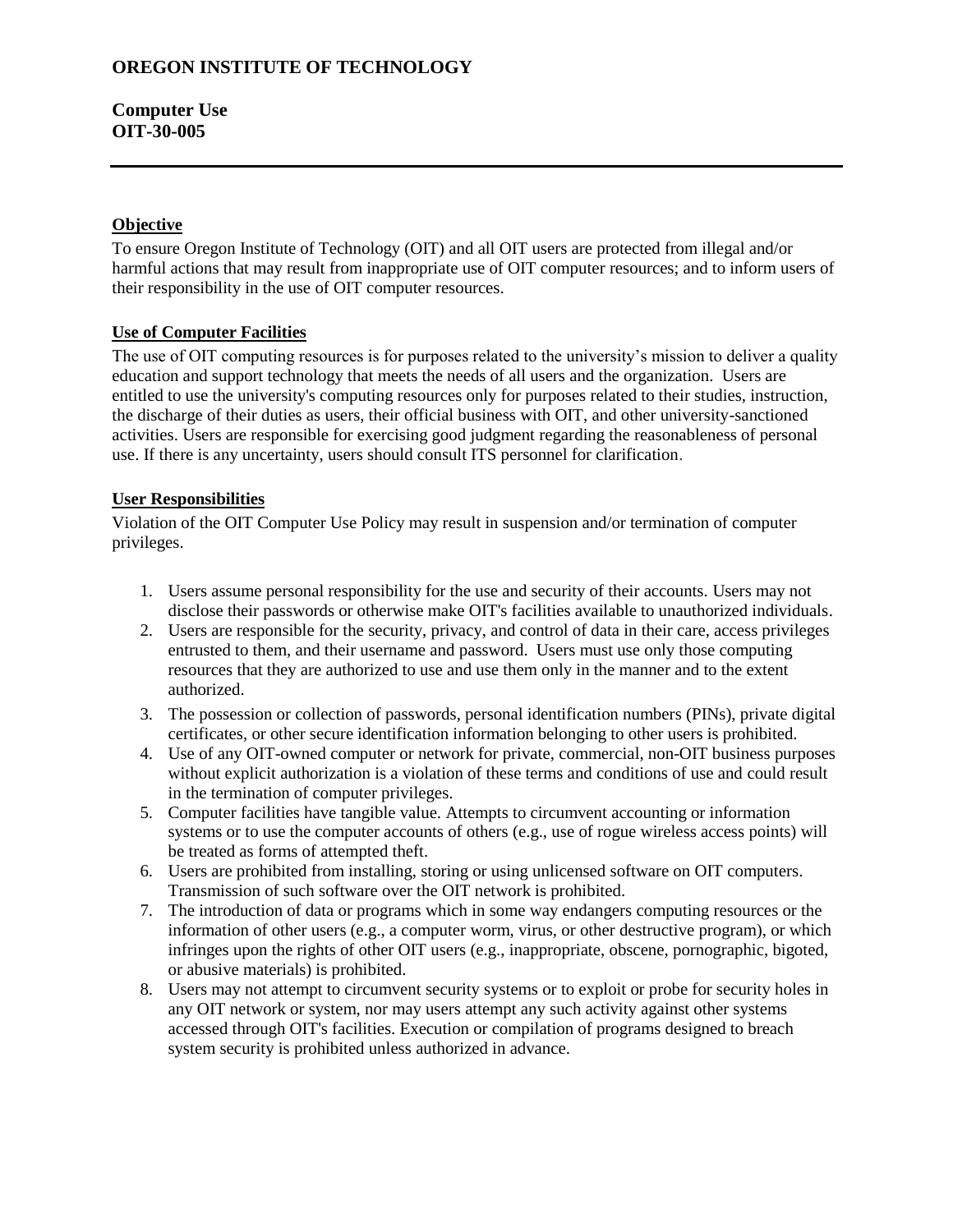#### **Privacy and Monitoring**

The use of OIT computing resources is not completely private. It is the policy of the university not to monitor individual usage of computing resources. However, OIT reserves the right to monitor and record the usage of all computing resources as necessary to evaluate and maintain system efficiency, and may further monitor and record usage, including the disclosure of individual files:

- if it has reason to believe that activities are taking place contrary to this policy, or to OIT policy, or state or federal law or policy
- to respond to an administrative court or judicial court order
- to respond to a request for discovery in the course of litigation
- to respond to a public record request for files which are deemed public records under public  $\bullet$ records laws

OIT may use information gained in this manner in disciplinary or criminal proceedings. In addition, state or federal law may require disclosure of individual computer files that are deemed public records under public records laws. Communications made by means of OIT computing resources are also generally subject to Oregon's Public Records law to the same extent as they would be if made on paper.

### **Legal Standards:**

All users are expected to abide by all Federal and State laws as outline below. All users of OIT computing resources must comply with all federal, state and other applicable laws; all generally applicable Board of Higher Education and University rules and policies; and all applicable contracts and licenses. Users are responsible for ascertaining, understanding, and complying with the laws, rules, policies, contracts, and licenses applicable to their particular uses.

OIT neither sanctions nor censors individual expression of opinion on its systems. However, the same standards of behavior are expected in the use of electronic mail as in the use of telephones and written and oral communication. Therefore electronic mail, like telephone messages, must be neither obscene nor harassing. Similarly, messages must not misrepresent the identity of the sender and should not be sent as chain letters or broadcast indiscriminately to large numbers of individuals. This prohibition includes unauthorized mass electronic mailings. For example, email on a given topic that is sent to large numbers of recipients should in general be directed only to those who have indicated a willingness to receive such email.

# **Who May Not Use Computer Facilities**

Entry into the computer system, including use of the infrastructure, by individuals not specifically authorized, or attempts to circumvent the protective mechanisms of the systems and files, programs, or any electronic information, is prohibited and may result in disciplinary, criminal or civil sanctions. Deliberate attempts to degrade system performance or capability, or attempts to damage systems, software, or intellectual property of others are strictly prohibited.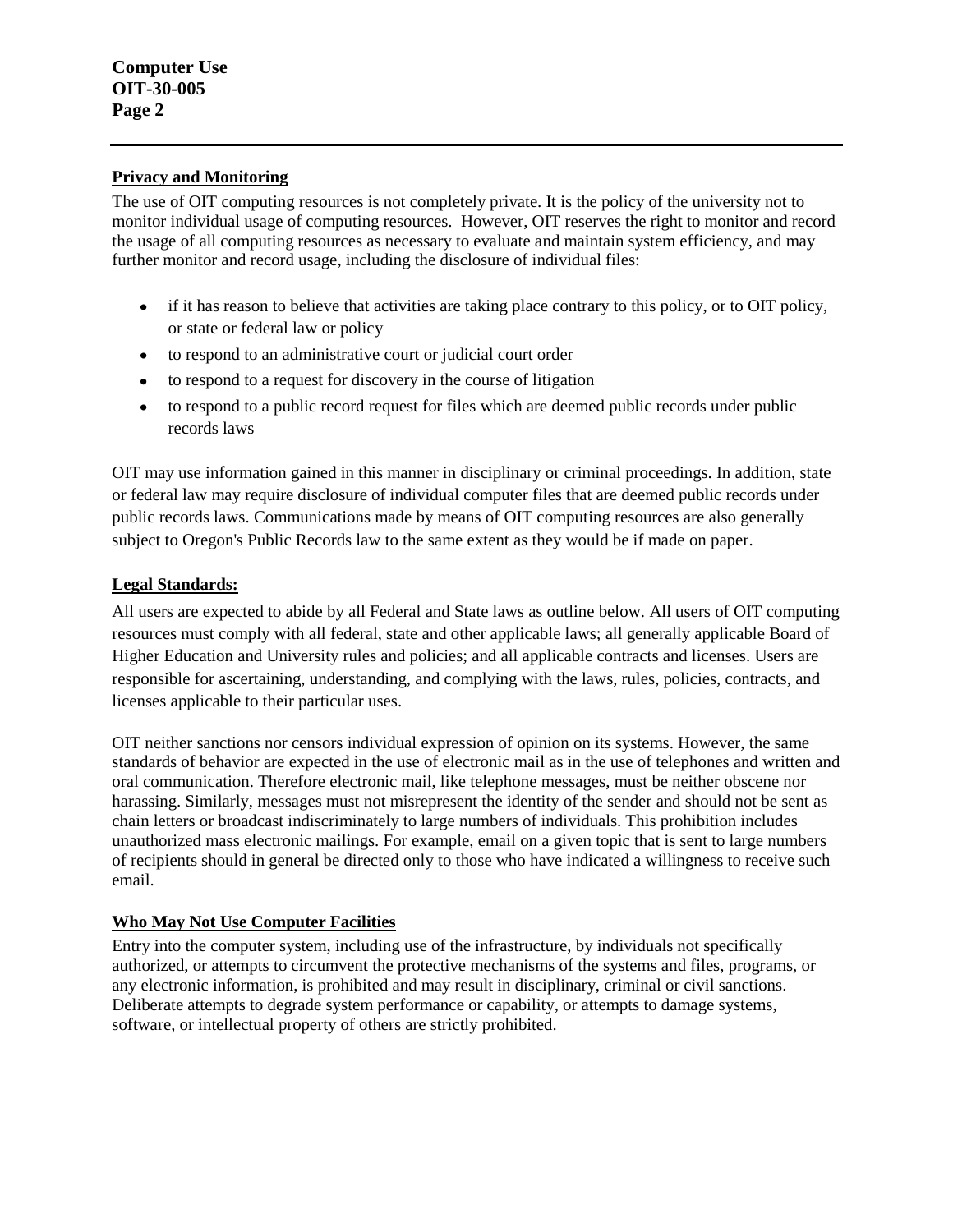#### **Prohibited Uses**

It is prohibited to use OIT's computing resources in ways that:

- 1. infringe on another individual's right to privacy or otherwise adversely affect members of the user community;
- 2. are inconsistent with the academic mission and not-for-profit status of the university violate usage restrictions required by OIT's software, hardware, ISP, or other technology licenses;
- 3. violate university policies or local, state, or federal statutes
- 4. allow unauthorized access to someone else's account, use of someone else's username and password, or unauthorized access of remote computers via OIT's network facilities;
- 5. enable unauthorized reading, copying, deleting, or modification of someone else's electronic materials including email;
- 6. cause intentional damage to hardware, software, network equipment, security devices, or other technology resources;
- 7. intentionally create or distribute viruses, worms or other forms of electronic malware;
- 8. abuse printing privileges, such as printing under a false or someone else's username;
- 9. send obscene, abusive, harassing, or threatening messages;
- 10. excessively use network bandwidth or CPU cycles;
- 11. allow unauthorized use, duplication, or sharing, of copyrighted materials, such as music, images, text, multimedia, commercial software;
- 12. are for profit-making activities, such as development and sale of software or digital materials, unauthorized work undertaken to support a for-profit company, or other contract work unrelated to OIT's academic mission;

# **Email and communications prohibited uses**

- 1. Sending unsolicited email messages, including the sending of "junk mail" or other advertising material to individuals who did not specifically request such material (email spam).
- 2. Any form of harassment via email, telephone or paging, whether through language, frequency, or size of messages.
- 3. Unauthorized use, or forging, of email header information.
- 4. Solicitation of email for any other email address, other than that of the poster's account, with the intent to harass or to collect replies.
- 5. Creating or forwarding chain letters or other pyramid schemes of any type.
- 6. Use of unsolicited email originating from within the department or network
- 7. Posting the same or similar non-business-related messages to large numbers of newsgroups (newsgroup spam).

# **Confidential Data**

OIT faculty, staff, and student users have varying access to electronic information that is sensitive and [confidential.](http://web.reed.edu/cis/help/id-confidential.html) OIT considers the protection of such information and its electronic infrastructure from